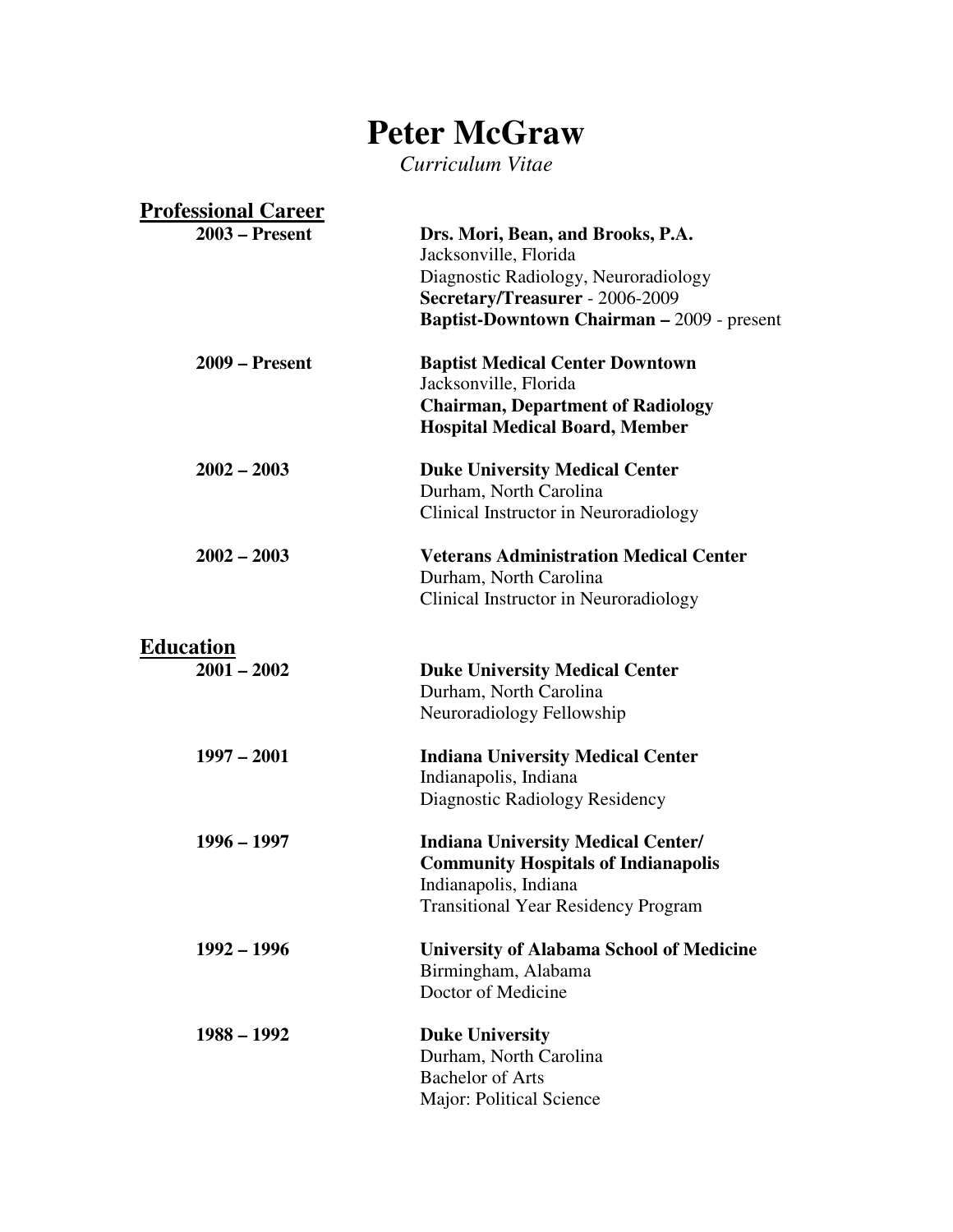#### **Honors**

| Fellowship            | • American Roentgen Ray Society<br><b>2002 Executive Council I Scholar Award</b>                                                                                       |
|-----------------------|------------------------------------------------------------------------------------------------------------------------------------------------------------------------|
| <b>Residency</b>      | • The International Society for Magnetic<br><b>Resonance in Medicine/Nycomed Amersham</b><br><b>MRI Fellowship - 2000 Finalist</b><br>· Indiana Radiological Society - |
|                       | <b>Resident Section</b>                                                                                                                                                |
|                       | $President - 1999-2000$<br>Vice-President $-1998-1999$                                                                                                                 |
| <b>Medical School</b> | • University of Alabama School of Medicine<br>Alumni Scholar, 1996                                                                                                     |
|                       | • Medical School Honor Court, 1992-1994                                                                                                                                |
|                       | • Medical Student Senate, 1992-1994                                                                                                                                    |
|                       | • Class Representative, 1992-1994                                                                                                                                      |
|                       | • NIH Research Fellowship, 1993 (summer)                                                                                                                               |
| <b>Undergraduate</b>  | • Gold Key National Honor Society                                                                                                                                      |
|                       | • Political Science National Honor Society                                                                                                                             |

#### **Publications**

- 1. McGraw P, Liang L, Escolar M, Mukundan S, Kurtzberg J, and Provenzale JM. Krabbe disease treated with hematopoietic stem cell transplantation: serial assessment of anisotropy measurements--initial experience. Radiology. 2005 Jul;236(1):221-30.
- 2. Provenzale JM, McGraw P, Mhatre P, Guo AC, and Delong D. Peritumoral brain regions in gliomas and meningiomas: investigation with isotropic diffusion-weighted MR imaging and diffusion-tensor MR imaging. Radiology. 2004 Aug; 232(2):451-60.
- 3. McGraw P. The Molar Tooth Sign. Radiology. 2003 Dec; 229(3):671-2
- 4. McGraw P, Liang L, Provenzale JM. Evaluation of Normal Age-Related Changes in Anisotropy During Infancy and Childhood as Shown by Diffusion Tensor Imaging. American Journal of Roentgenology. 2002 Dec; 179(6):1515-22.
- 5. McGraw P, Mathews VP. Diffusion-weighted Magnetic Resonance Imaging of Cerebral Ischemia. Seminars in Cerebrovascular Diseases and Stroke 2001; 1(4):326-330.
- 6. McGraw P, Matthews VP, Wang Y, and Phillips MD. Approach To Functional Magnetic Resonance Imaging of Language Based on Models of Language Organization. Neuroimaging Clinics of North America. 2001; 11(2):343-353.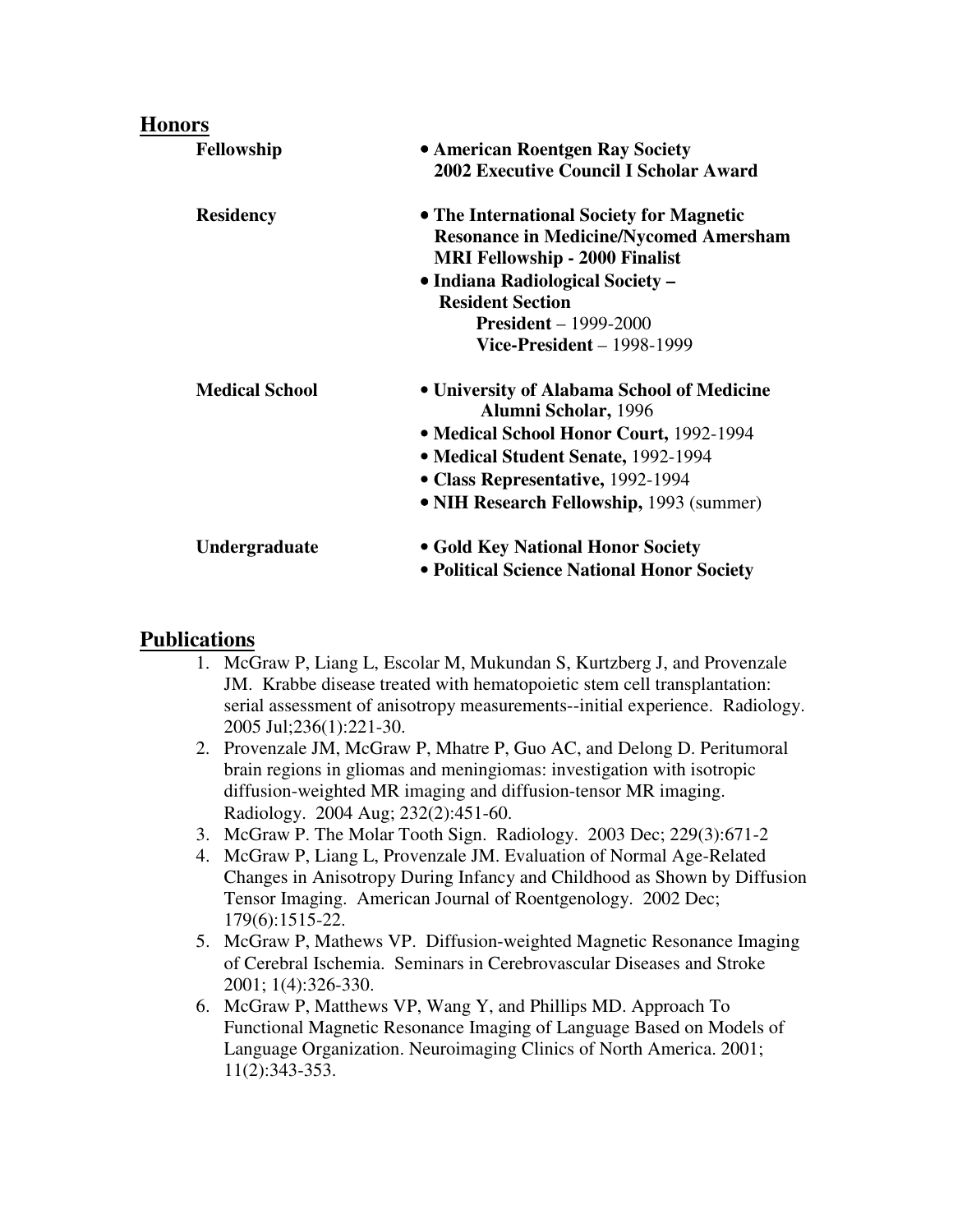- 7. Phillips MD, McGraw P, Lowe MJ, et al. Diffusion-Weighted Imaging of White Matter Abnormalities in Patients with Phenylketonuria. American Journal of Neuroradiology. 2001; 22:1583-1586.
- 8. Baker DR, Reynolds HE, McGraw P. Percutaneous Extraction of a Biopsy-Site Marker Clip Using a Vacuum-Assisted Biopsy Device. American Journal of Roentgenology. 2000; 175(4): 1051-2.
- 9. McGraw P. Human Brain Mapping: Functional MRI of Language. Applied Radiology. 2000; April (Supplement): 36-42.
- 10. McGraw P, Edwards-Brown M. Reversal of MR Findings of Central Pontine Myelinolysis. Journal of Computer Assisted Tomography. 1998; 22(6): 989-91.
- 11. Tognoni PG, Foster RS, McGraw P, Heilman D, Bihrle R, Rowland RG, Wahle GR, Einhorn LH, Donohue JP. Combined Post-chemotherapy Retroperitoneal Lymph Node Dissection and Resection of Chest Tumor Under Same Anesthetic is Appropriate on Morbidity and Tumor Pathology. Journal of Urology. 1998;159(6):1833-5.

### **Scientific Presentations**

- 1. McGraw P, Liang L, Provenzale JM. Comparison of ADC and FA Values in Normal Appearing White Matter Adjacent to Peritumoral Edema in High-Grade Glioma and Meningioma Tumors. Presented at the 41<sup>st</sup> Annual Meeting of the American Society of Neuroradiology. May 2003.
- 2. McGraw P, Liang L, Kurtzberg J, Provenzale JM. Evaluation of Fractional Anisotropy in Krabbe Patients Treated with Cord Blood Transplant. Presented at the 41<sup>st</sup> Annual Meeting of the American Society of Neuroradiology. May 2003.
- 3. McGraw P, Provenzale JM, Guo AC. Correlation of Water Diffusion and Tumor Cellularity in Meningiomas and High-Grade Astrocytomas. Presented at the  $40<sup>th</sup>$  Annual Meeting of the American Society of Neuroradiology. May 2002.
- 4. McGraw P, Liang L, Kurtzberg J, Provenzale JM. Comparison of Anisotropy Values Before and After Cord Blood Transplantation in Krabbe Disease Patients. Presented at the 40<sup>th</sup> Annual Meeting of the American Society of Neuroradiology. May 2002.
- 5. Mhatre P, Guo A, McGraw P, Provenzale JM. Comparison of Anisotropy Values in Enhancing Tumor, Peritumoral Abnormal White Matter and Normal-Appearing White Matter. Presented at the 40<sup>th</sup> Annual Meeting of the American Society of Neuroradiology. May 2002.
- 6. McGraw P, Liang L, Provenzale JM. Comparison of Age-Related Changes in Anisotropy Between Compact and Noncompact White Matter Using Tensor Diffusion Imaging. Presented at the  $102<sup>nd</sup>$  Annual Meeting of the American Roentgen Ray Society. April/May 2002.